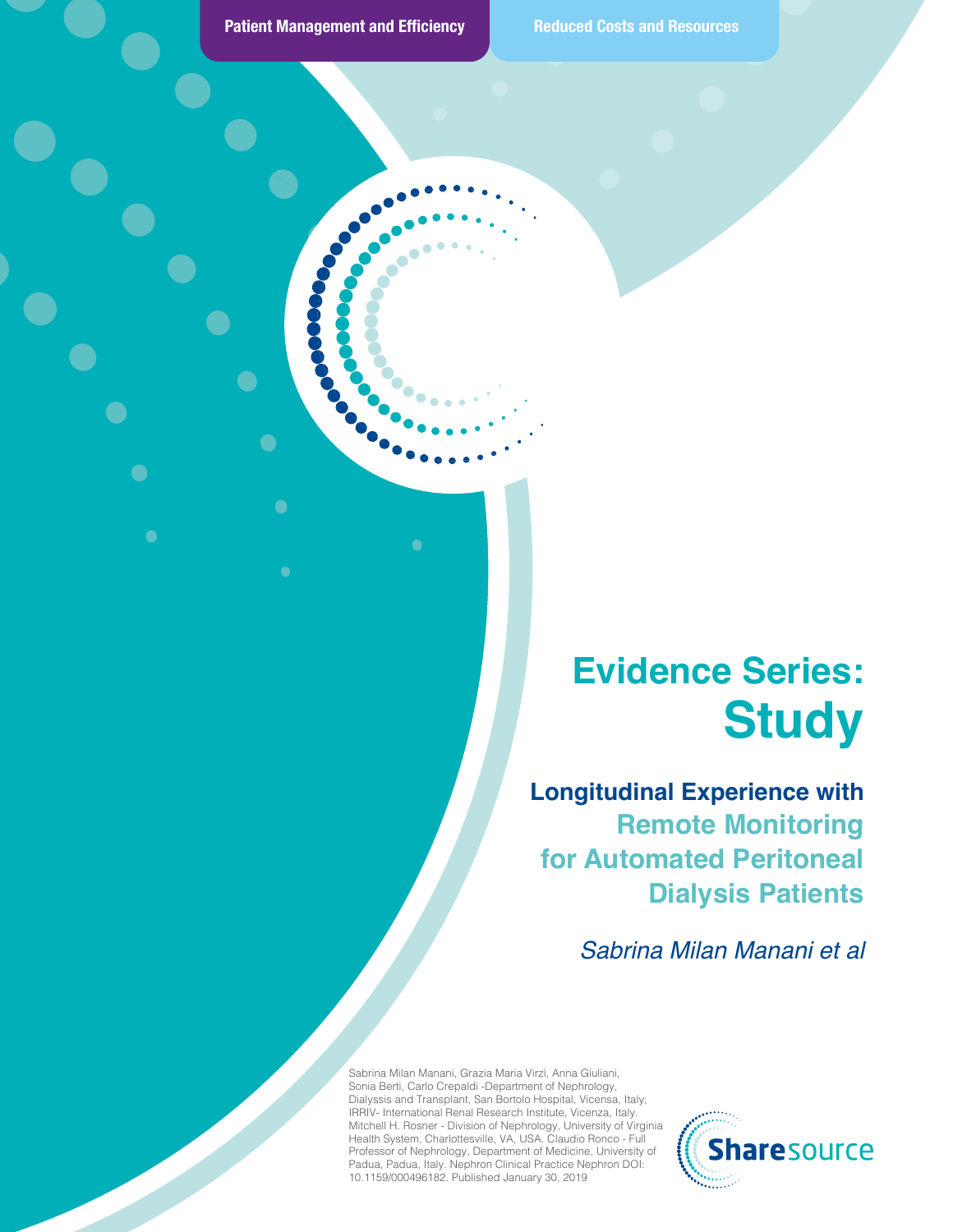Longitudinal Experience with Remote Monitoring for Automated Peritoneal Dialysis Patients



#### BACKGROUND

- Remote Monitoring (RM) of patients on APD offers the potential benefits of accurate monitoring of the therapy, improved patient safety through surveillance of critical stages of the treatment, early detection of problems or limited compliance to prescription.
- Furthermore, the 2-way communication system with interactive interface allows fast trouble shooting: the physicians can change the prescription using the remote connection, reducing the need for frequent in-person visits to the PD center.



#### **OBJECTIVES**

To evaluate the utility of the RM-APD Homechoice Claria APD System with Sharesource for 1 year by comparing it to traditional APD management.



### ENDPOINTS

- Number of night alarms, hospital visits and personalized prescription changes
- Direct and indirect costs



### **METHODS**

A single centre observational study comparing outcomes in patients with (current patients) and without (historical data) exposure of RM in the PD centre at San Bortolo Hospital, Vicena, Italy that compared 2 groups over 1 year.

# RESULTS

- 43 RM-APD patients were enrolled in the trial vs 42 APD patients
- A reduction in the patient's dropout was observed with RM-APD (16.27 %) compared to the control (23.8%). Although this did not reach statistical significance it is important to note that the dropouts were due to technique failure and change of dialysis modality. There were fewer dropouts due to technique failure and change of dialysis modality in RM-APD group compared to APD control group (3 versus 5). **APD RM-APD**  $(20.07)$ , radioago and post-Cao



**Fig. 3.** Conditions and outcomes for RM-APD and APD groups after 1 year of observation. APD automated peritoneal dialysis; RM-APD, remote monitoring-APD.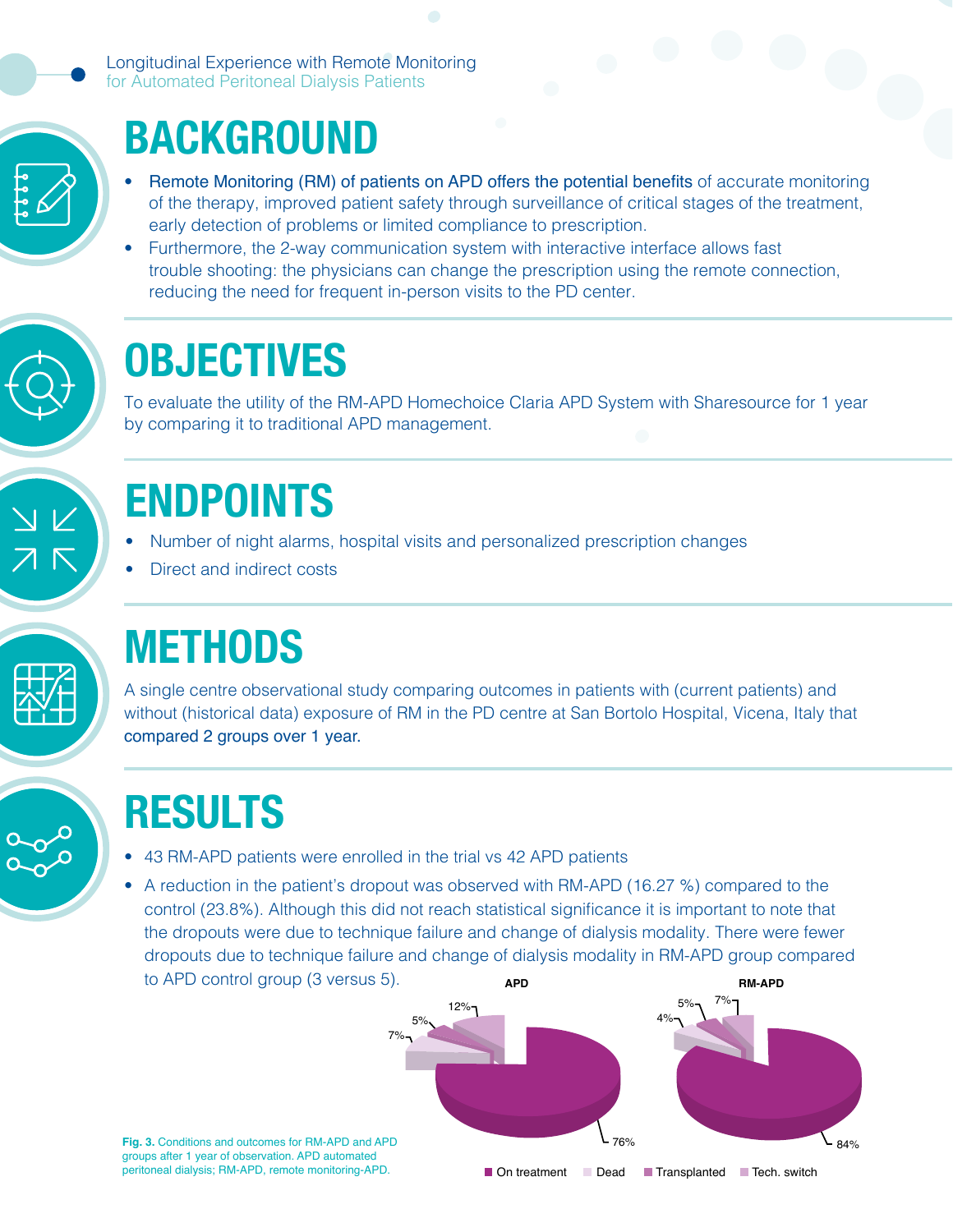#### RESULTS

The number of night alarms were statistically lower in the RM-APD group compared to the control APD group, see table 1.

**Table 2.** Comparison between RM-APD and traditional APD

|                                                 | <b>RM-APD</b>    | <b>Traditional APD</b> | p values |
|-------------------------------------------------|------------------|------------------------|----------|
|                                                 | $(n=43)$         | (n=42)                 |          |
| Program changed per patient/year, median (IQR)  | $2(1-3)$         | $1(0-2)$               | 0.005    |
| In-person visits per patient/year, median (IQR) | $4.0(3.0-5.0)$   | $5.0(4.25-5.75)$       | < 0.01   |
| Night alarms per patient/months, median (IQR)   | $1.3(0.6-1.5)$   | $2.0(1.3-3.7)$         | 0.002    |
| Total wKt/V                                     | $1.8(1.5-2.2)$   | $1.79(1.55-2.0)$       | 0.94     |
| <b>Total wCreatinine clearance</b>              | 58.5 (44.5-86.5) | 68 (48.2-84.7)         | 0.61     |

wKt/V, total (renal and peritoneal) weekly Kt/V<sub>urea</sub>; wCreatinine clearance; total (renal ad peritoneal) weekly creatinine clearance; IQR, interquartile range; RM, remote monitoring; APD, automated peritoneal dialysis.



IN **RM-APD GROUP**

There was **no significant difference** in **PD adequacy** between the 2 groups.

This leads on to a **statistically significant reduction** in the costly time spent by physicians and nurses during each inpatient visit.

#### **The time saving due to this was calculated at: 2,520** min for the physicians & **1,680** min for the nurses.



Considering the median distance from the Hospital the APD control group travelled 5,620km with a time consumption of 7,770 min in total for inpatient visits. Whereas the RM-APD group travelled 4,536km and spent 6,216 min doing so.

Based on the patient questionnaire there was

3.56

compared to...

This was a **statistically significant reduction**

**100% satisfaction** in terms of ease of use of the system

They reported satisfaction ? with the high level of interaction from the care team and with the ability to resolve technical issues in a timely manner.